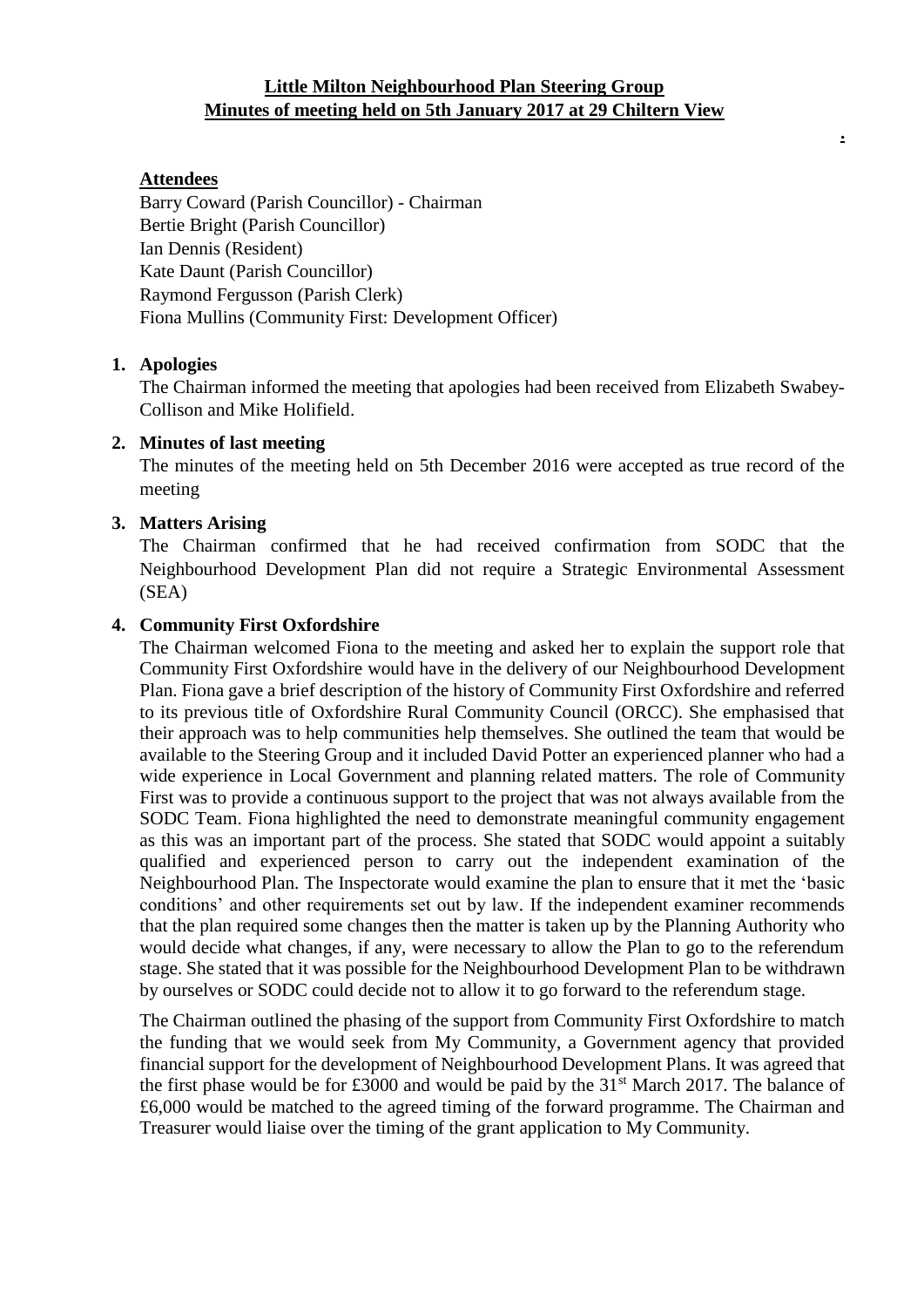## **5. Local Plan**

The Chairman stated that the next consultation on the Draft Local Plan was expected in March 2017 and is likely to be in the form of a more comprehensive document than simply an update to the Preferred Options previously consulted on. He stated that the Local Plan was anticipated to be adopted by SODC in the first quarter of 2018.

The Chairman reflected that the need to ensure that the Neighbourhood Plan reflected the latest Local Plan made it more likely that the timescale for the Neighbourhood Plan would be longer than he first anticipated.

## **6. Village Survey**

The Chairman reported that he had circulated the raw data received from Simon Purfield of Stratford upon Avon District Council. The reports circulated were Part A Household, Part B Residents View and details of the responses to open questions included in the survey. The Steering Group reviewed the reports and noted any points of interest. The Chairman expressed the view that the results were broadly in line with what might have been expected although there was an indication of a slightly higher level of need for new houses over the next fifteen years.

## **7. Progress on outstanding consultations**

The Chairman reported that he had sent information to Karina Santiago at OCC Highways following the meeting that took place on  $7<sup>th</sup>$  December 2016.

## **8. Evidence base-Background Document-progress**

The Chairman updated the group on the status of the documents that make up the evidence base that supports the Neighbourhood Plan. He stated that the website would be updated to allow them to be viewed by all relevant parties.

## **9. Objectives and Priorities**

The Chairman stated that the priority was to complete the evidence base and the next meeting would focus on Section 3: Environmental Appraisal; Section 4A: Village Character: 4B Landscape Character & Capacity; Section 7: Housing Needs Assessment

## **10. Impact of Chalgrove proposals on NDP**

The Chairman stated that the Chalgrove proposals were outside the scope of the Neighbourhood Plan except for the impact of any infra-structure changes to mitigate the increase in traffic volumes. He stated that the Neighbourhood Plan should recognise the environmental impact to minimise the impact upon the village.

The Chairman reported in general terms the proposed meetings scheduled by the HCA later this month and that he was trying to establish a further meeting with the HCA team on the Strategic Corridor implications that had already been identified for Little Milton.

# **11. Shape of the Plan & Policies**

The Chairman reported that good progress had been made with the evidence base in its final stages of completion. The policy sections were outstanding but would be progressed in the coming weeks.

## **12. Village consultation**

Fiona emphasised the need to ensure that the village consultations were meaningful and not a token gesture. There was a discussion as to the timing and format of the first consultation with the village and it was agreed that post Easter would be better as it would allow more time to prepare for the session. Fiona stated that she would prepare a Consultation Strategy for the group to consider and would include a possible structure for the day. The Chairman would liaise with Fiona. It was agreed that the February newsletter would include a summary of the results from the questionnaire